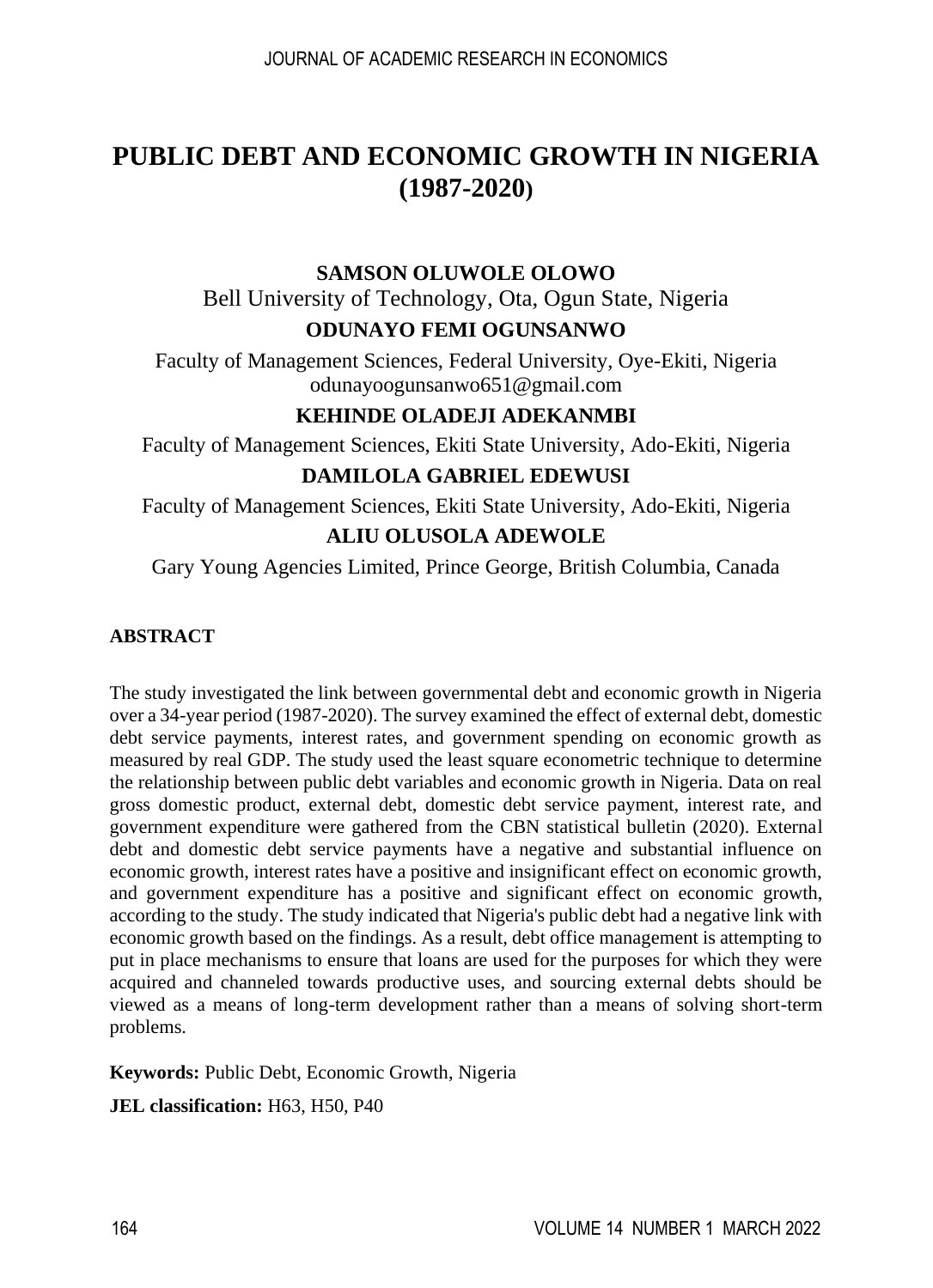### **1. INTRODUCTION**

Nigeria, like the majority of the world's most indebted and helpless countries, has sluggish economic growth and low per capita income, with insufficient domestic investment money to satisfy educational and other public goals. Nigerian items were primarily needed wares, with trade profit levels too low to consider financing imports, which are often capital-intensive (manufactured) goods that are equally more expensive (Siddique, Selvanathan and Selvanathan, 2015). Nigeria's transition to a mono-economy following the discovery of oil is exacerbating the problem. Around 95 percent of foreign trade income and around 80% of monetary income comes from the oil sector. Nigeria lacks assets for expansion and formative enterprises, such as streets, electricity pipe borne water, and so on, due to her failure to diversify her income sources, as well as debasement and blunder.

Nigeria was forced to secure external debt in order to develop domestic debt as part of its objective for economic growth and improvement. Nigeria obtained its largest external borrowing of 4.396 billion from the World Bank in 1958 to fund rail route construction. Since then, there has been a collection of credits focused on various improvement projects with no clear outcomes, as is customary. In October of 2000, the Debt Management Office (DMO) was established as the amount of advances increased. The Central Bank of Nigeria (CBN) was burdened with the board of public debts obligation prior to the establishment of DMO. Second, the DMO, in collaboration with the CBN and the Federal Ministry of Finance, manages Nigeria's debts (Nwannebuike, Ugwu and Onwuka, 2016). The concerns surrounding debt and debt restructuring prompted Sanusi (2003) to warn that Nigeria's mounting debt is a barrier to economic progress and improvement. Campbell (2009) had a similar viewpoint when he stated that government debt may easily become a burden on the economy, weakening its foundation, and cautioned that experts should understand that accumulating debt also implies accumulating chances by growing claims on unrealized future pay.

It is reasonable to assume that public debt will lead to economic growth. Overemphasis on the negative consequences of debt will create fear of debt, leading to debt evasion instead of invigorating the economy by obtaining the truly necessary cash for infrastructural development and speculation. As a result of the preceding, there were definitely varied opinions on public debt and economic growth, necessitating the need for strategy creators to influence the economy at various levels of debt aggregation in order to equip them to make educated decisions. This is in keeping with the fact that there are times/circumstances when debt is appealing and necessary, and other times when debt should be avoided. In the Nigerian context, there have been few experimental studies on public debt and economic growth, focusing instead on foreign debt and economic growth, as well as internal debt and economic growth. In any event, among the few studies (Bekun and Alola, 2016; Essien, Agboegbulem, Mba and Onumonu, 2016; Favour, Idenyi, Oge and Charity, 2017; Ujuju and Oboro, 2017; Isibor, Akhanolu, Babajide, Oladele and Osuma, 2018, Obisesan, Akosile and Ogunsanwo, 2019) to make reference to a not many that have examined public debt and economic growth have neglected to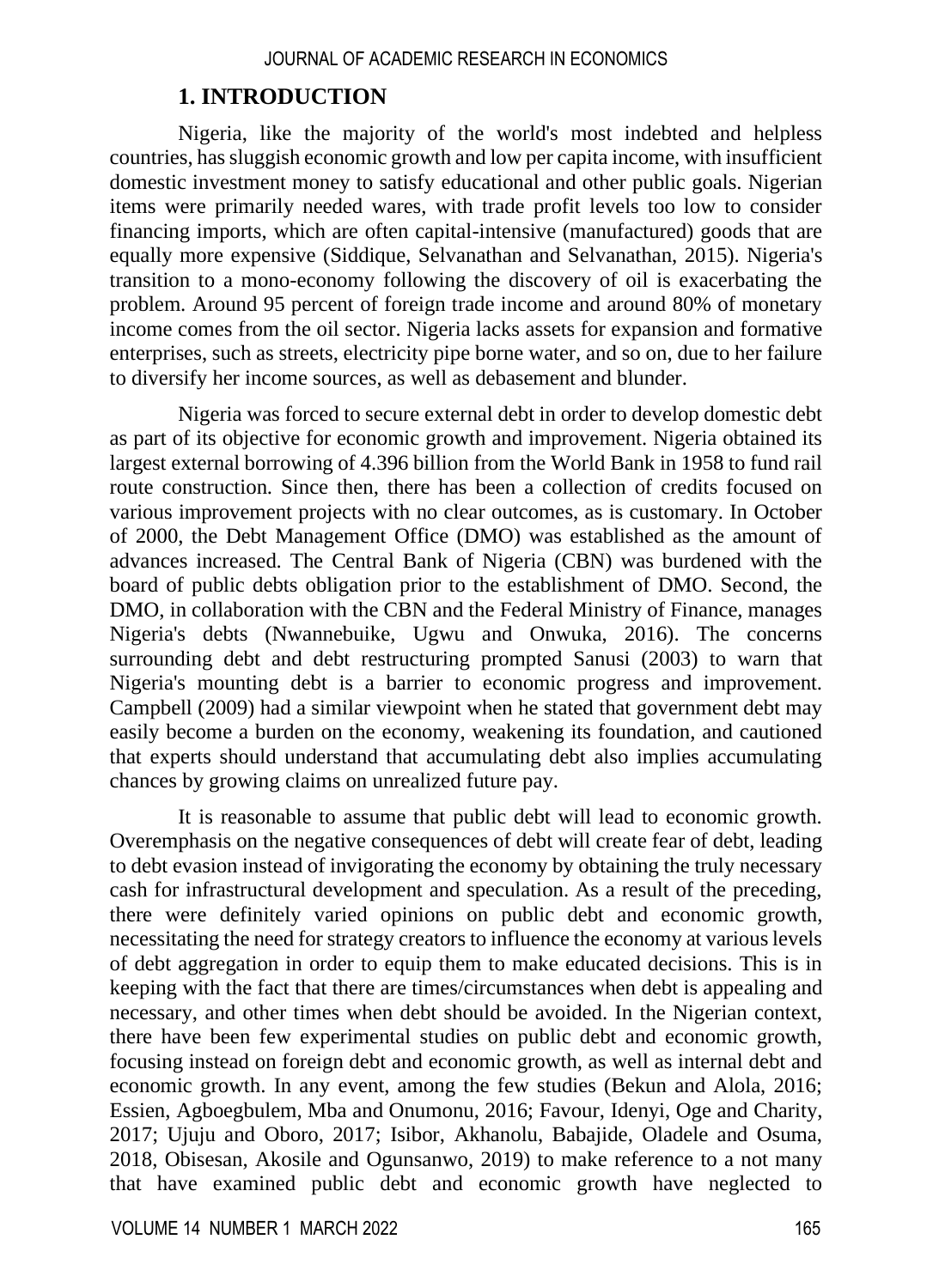experimentally assemble yearly time series information up to 2020 which requires a hearty and late review. The appropriate inquiries that the review wants to answer are: What impact does external debt has on economic growth in Nigeria? How much will domestic debt influence economic growth in Nigeria? How effect treats rate has on economic growth in Nigeria? How impact treats expenditure have on economic growth in Nigeria?

## **1.1. OBJECTIVES OF THE STUDY**

The main objective of the study is to investigate the effect of public debt on economic growth in Nigeria. However, the specific objectives are to:

- 1. ascertain the impact of external debt on economic growth in Nigeria.
- 2. examine the effect of domestic debt servicing on economic growth in Nigeria.
- 3. establish the impact of interest rate on economic growth in Nigeria;
- 4. evaluate the effect of government expenditure on economic growth in Nigeria

## **1.2. RESEARCH HYPOTHESES**

The following hypotheses were stated in null form and testable at 5% level of significance

- 1. External debt has no significant impact on economic growth in Nigeria.
- 2. Domestic debt servicing has no significant effect on economic growth in Nigeria
- 3. Interest rate has no significant impact on economic growth in Nigeria
- 4. Government expenditure has no significant impact on economic growth in Nigeria

## **2. LITERATURE REVIEW**

## **2.1. PUBLIC DEBT AND ECONOMIC GROWTH**

The amount an economy owes to moneylenders outside of itself is referred to as public debt. People, organizations, and a variety of governments can make up these groups. The terms "public debt" and "sovereign debt" are frequently used interchangeably (Kimberly, 2016). The term "public debt" refers to the total amount of a country's obligations, which includes debts owed to local, state, and federal governments, and shows how much public spending is funded through borrowing rather than taxation (Makau, 2008). The government's public debt is a measure of the money it owes to organizations, government departments, and other authorities in and outside Nigeria. The financial crisis has also sparked debate over the specific relevance of debt, both internal and external (Nzotta, 2004; Hassan and Akhter, 2012).

The quantity of external and internal debt might be included in the structured public debt. In terms of the relationship between foreign debt and economic growth,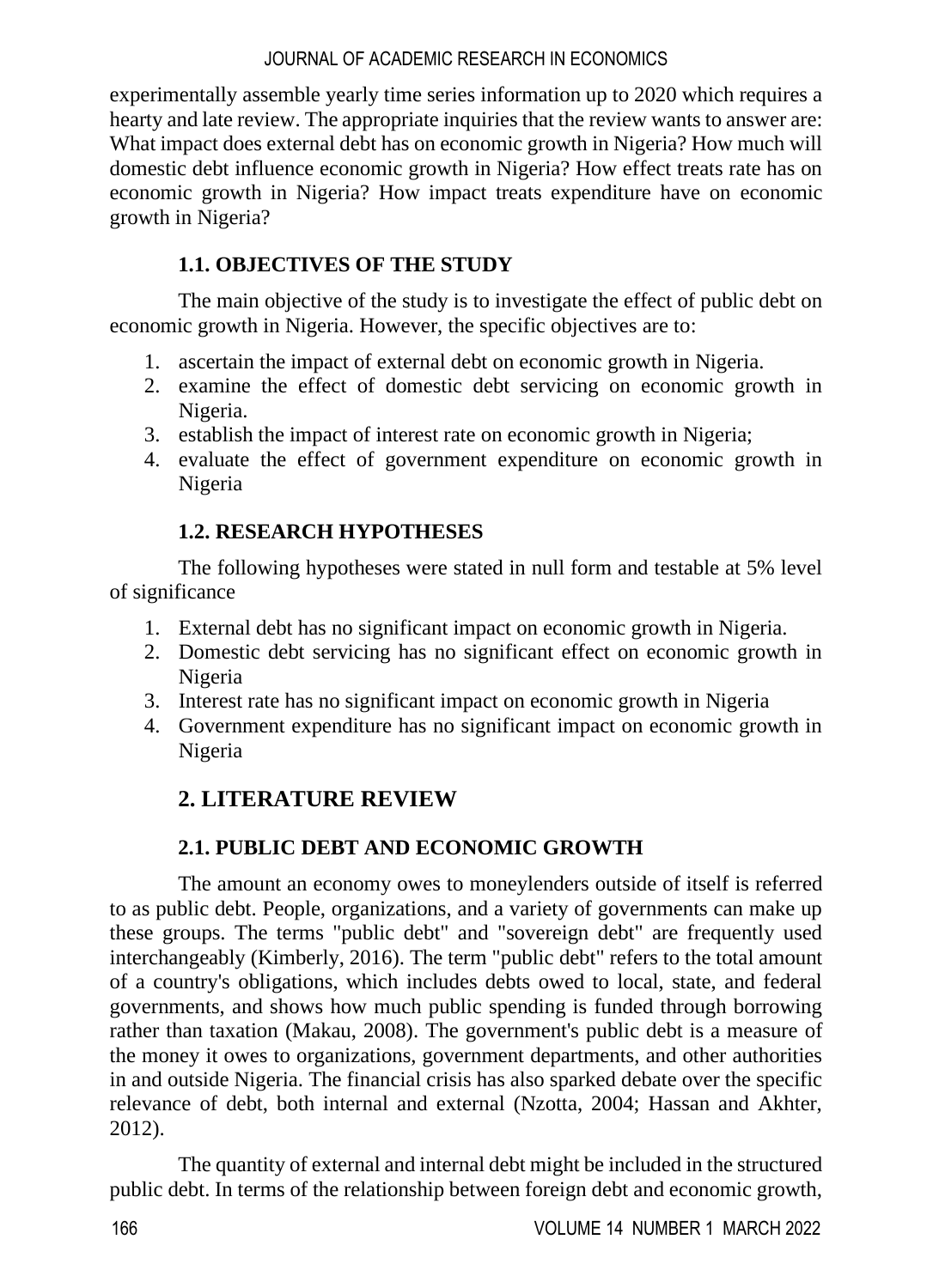a healthy level of getting is likely to boost economic growth through capital aggregation and efficiency growth, given that nations in the early stages of development have limited capital and venture valued open doors. Debt is divided into two categories: helpful debt and d weight debt, for example. When an advance is contracted for improvement reasons, such as framework, processing plants, acquiring industrial facilities, and so on, it is thought to be useful. In any event, debt is welcomed to fund wars and current spending bills are extra weight debts (Ntshakala, 2015). Debt can also be divided into two types: beneficial and ineffective debt. A debt is useful when it is used to fund projects that generate revenue for the government, but it is useless when it is used to fund wars and other humanitarian aid in times of crisis. This type of debt is a burden on the local economy, forcing the government to rely on additional taxation to pay for the overhauling and reimbursement (Bekun and Alola, 2016).

According to economic theory, an agricultural nation's healthy levels of acquisition are likely to boost its economic growth. When economic growth is improved (over 5%), the economy's neediness situation is likely to be significantly altered. Countries in the early stages of development, such as Nigeria, must expand in order to sustain growth due to a scarcity of capital. As a result, they will most likely have lucrative open doors with better rates of return than their partner in created economies. As long as purchased assets are given back internally, this becomes enticing. Reserves are employed wisely for useful speculation and do not suffer from the negative impacts of macroeconomic instability. Growth along these lines is likely to accelerate, taking into consideration timely debt repayment. If this cycle continues for a while, growth will have a significant impact on per capital pay, which is a signal that neediness is decreasing (Igbodika, Jessie and Andabai, 2016).

Even in light of more rational suppositions that governments will most likely be unable to acquire publicly due to the risk of debt disavowal, this assumption is acknowledged to hold. Despite the fact that the debt overhang model does not explicitly break down the effect on growth, the ramifications remain that large debt stocks lower growth by primarily reducing speculation with a safe adverse consequences associated with debt stocks will in general reduce the benefit anticipated from strategy changes that would improve productivity and growth, such as exchange progression and monetary change. When this happens to the government, it will be less willing to incur current costs if it realizes that the future benefit in terms of improved results will be incompletely realized (Igbodika, Jessie and Andabai, 2016).

Nigeria's public-sector debt has a long history dating back to before 1960. Sanusi (2003) traced the national debt from \$23 million (1.0 percent GDP in 1960) to \$8.231.5 million (16.2% GDP in 1980) and then to \$1.160 billion (83.6 percent GDP in 2002) before remaining at \$6.54 trillion (17.8% GDP) on December 30, 2012. (DMO, 2012). According to Udoka and Ogege (2012), these stances restrict the government from collecting worker for hire debts and provider credit via unrecognized authority installment endorsements worth roughly 1.1 trillion dollars (\$650 million). This trend may continue, as the 2013 financial plan set aside \$7.2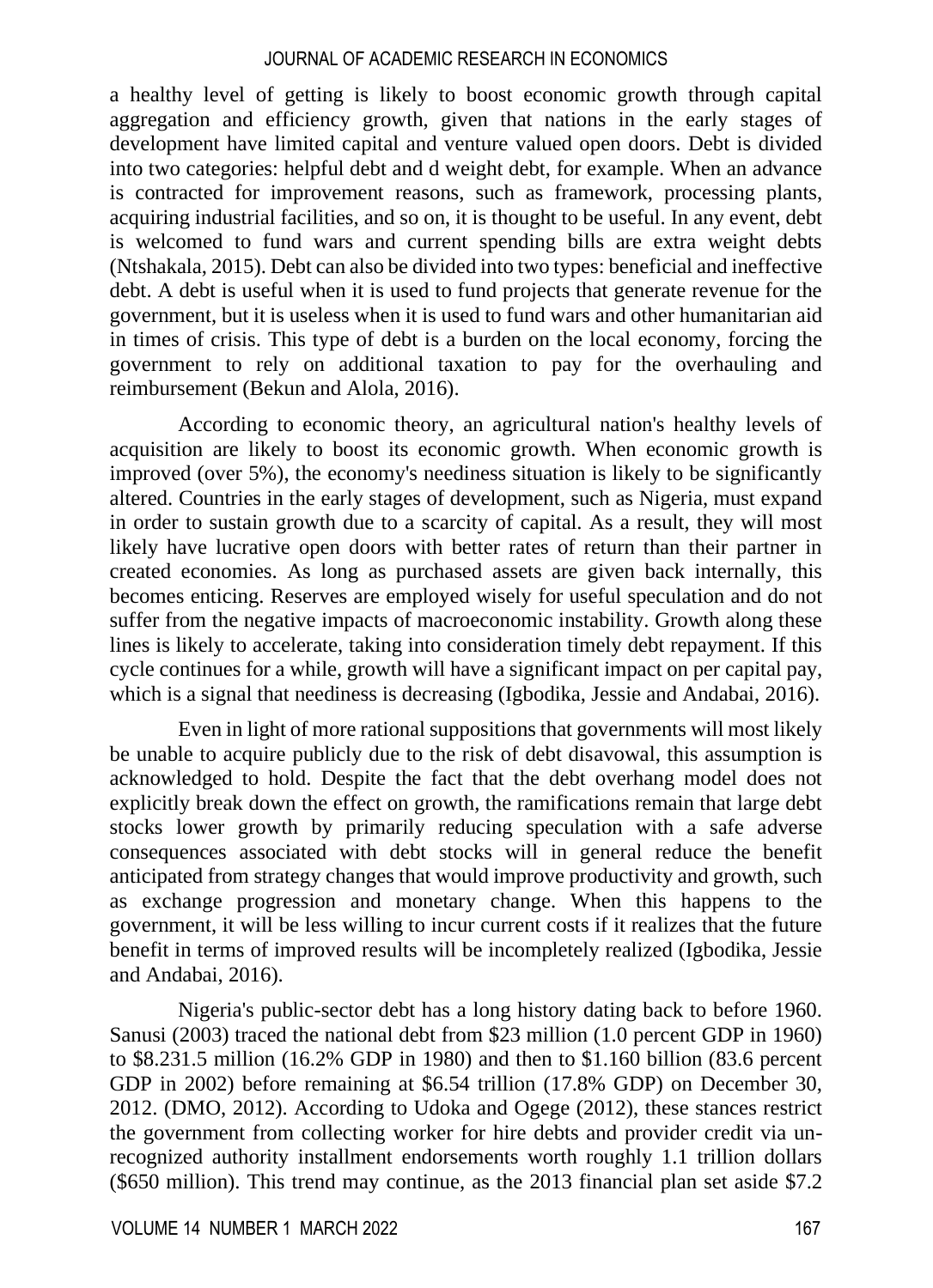billion for estimated credit requirements for the short and medium term (2013-2015) fiscal years, with N565 billion (\$3.67 billion) set aside for domestic acquisitions.

The benefits of economic expansion are recognized by Lipsey and Chrystal (2004) in the following ways: Growth's key benefit is its long-term commitment to raising living standards and escaping poverty. Over a period of 10 years or more, the collective effects of what appear to be small growth rates become immense; new mechanical objects transform the entire approach to living humans in the economy. As citizens' typical wage grows, their utilization patterns may shift. As more useful cars are supplied, the government is forced to build more streets; it is far easier for a rapidly growing economy to reallocate funds to avoid destitution and extreme hardship. It is possible to reduce wage disparities without lowering anyone's compensation through economic growth. According to the Robert Solow neoclassical growth model, growth is dependent on capital accumulation, which increases the supply of capital goods to extend the usable limit, as well as appropriate saving to support expanded asset distribution to ventures (Lipsey and Chrystal, 2004).

## **2.2. EMPIRICAL LITERATURE IN NIGERIA**

Obisesan, Akosile, and Ogunsanwo (2019) investigated the impact of external debt on Nigerian economic growth during a 37-year period (1981-2017). The focus looked at the effect of external debt, external debt management installments, and swapping scale on economic growth as a proxy for true GDP. The link between foreign debt factors and economic growth in Nigeria was studied using the least square econometric approach. The analysis revealed that in Nigeria, external debt and external debt administration installments have a negative impact on economic growth, whereas switching scale has a positive impact. External debt has a negative impact on Nigeria's economic growth, according to the analysis. By studying the relationship between debt elements and economic growth inside Solow's (1956) growth structure, Adamu, Salihu, Musa, Abdullahi, and Bello (2018) attempted to improve current writing on the debt growth-nexus. The evaluation focused on the econometric method of the Autoregressive Distributive Lag (ARDL) model, which was applied to time-series data for Nigeria between 1981 and 2016. External debt has a negative relationship with economic growth in both the short and long run, according to the findings. According to the evidence, an increase in external debt will result in a drop in economic growth.

Paul (2017) investigates the impact of Nigeria's external debt on the country's economic growth. Auxiliary sources are used to acquire information for the review. The following are some of the factors that are used to obtain data: Gross Domestic Product (GDP), External debt administrations, external debt stock, external save, and conversion scale. The scope of the study spans the years 1985 to 2015. The ordinary least square regression, ADF unit root test, Johansen cointegration, and mistake rectification tests are used to dissect the data. According to findings, debt management installment has a minor impact on Nigeria's economic growth, however external debt stock has a positive and critical impact on Nigeria's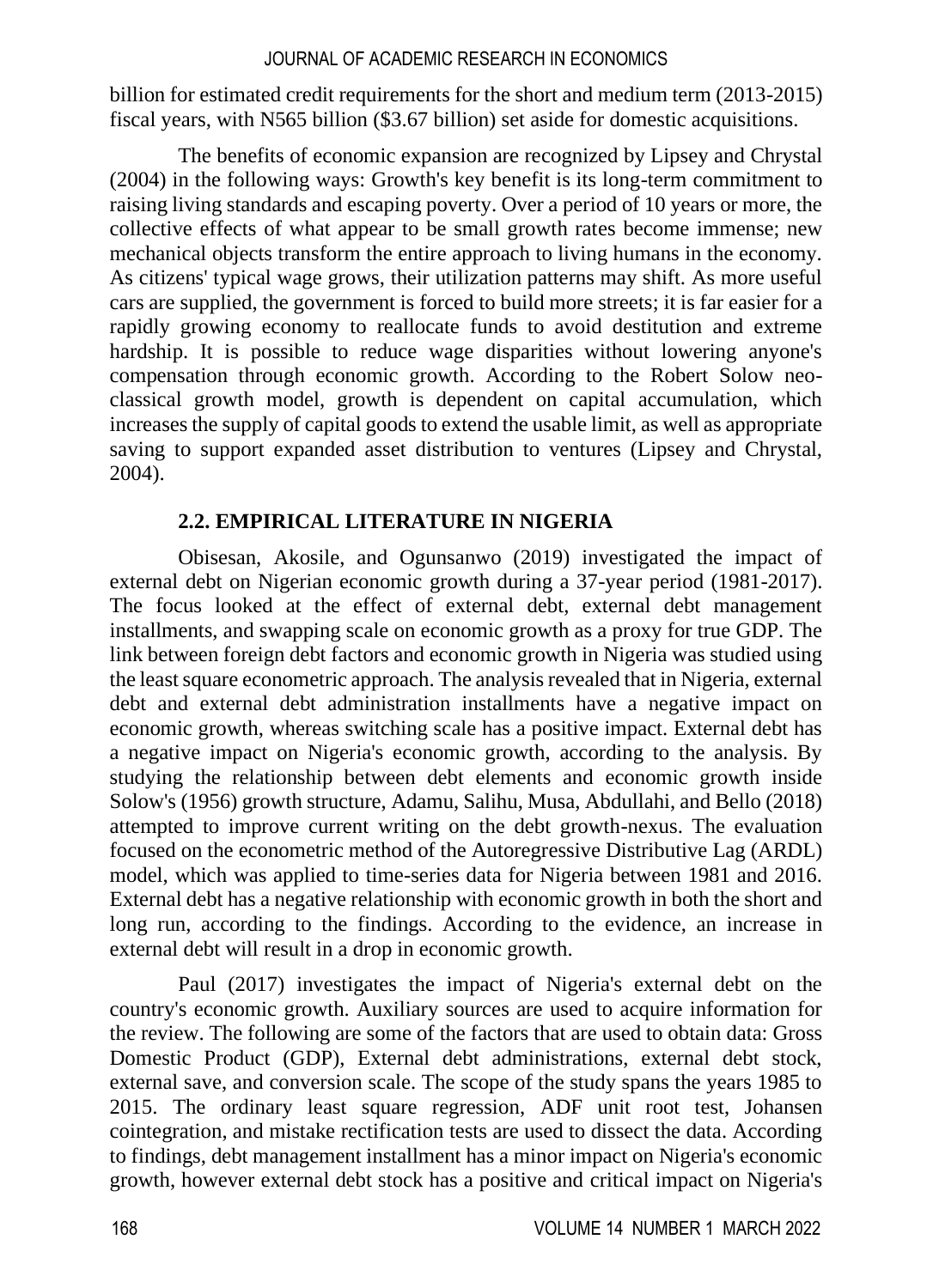growth list. External saving and shifting scale are two control factors that have a favorable and crucial impact on growth. The ADF unit root test reveals that none of the components are fixed at their initial levels. The Johansen cointegration test reveals a long-term link between external debt and growth (GDP). It also revealed that the components' relationship is driven by something akin to a single normal stochastic pattern. The causality test reveals that external debt and GDP are unidirectionally related.

The external debt crisis and Nigeria's economic growth were examined by Aguwamba and Adeghe (2017). GDP, external debt, and external debt administration installments are the components that span 30 years (1979-2008). The dependent variable is GDP, while the autonomous variables are external debt and external debt administration installments. For the assessment, a cointegration econometric model is used, and the Unit root test is used to determine the components' stationarity. The findings show a positive association between GDP and external debt, but a negative relationship between GDP and external debt administration installments. In Nigeria, Amassoma and Adeniran (2017) looked into the relationship between external debt and economic growth. Even if external getting is aimed at putting an economy on the growth cycle's pedal, it is only effective if the assets obtained are utilised effectively and in a well-coordinated manner. This has not been the case in Nigeria due to a lack of optimally utilizing contractual advances for its specific purpose, resulting in reimbursement becoming a burden, resulting in a great deal of disagreement among researchers, strategy producers, and government organizations, to name a few. Between 1980 and 2014, this study looked into the relationship between external debt and domestic speculation through economic growth in Nigeria. To determine the said association, the review used an OLS regression approach. The findings reveal that external debt has a negative and crucial influence on private interest in Nigeria, but domestic debt had an impact on private interest in Nigeria over the study period, suggesting that external debt is a barrier to private interest in Nigeria. As a result, the research concludes that foreign debt is inversely related to private enterprise, suggesting that an increase in external debt reduces private speculation, slowing economic growth in the country.

For the period 1980 to 2016, Ukpe, Umeh, Ater, and Asogwa (2017) investigated the impact of private venture and external debt on economic growth in Nigeria. Optional data was obtained and analyzed using a radically redesigned ordinary least squares method. The final result revealed that the coefficient of assurance  $(R^2)$  was 0.65, indicating that 65% of the variety of farming result was clarified by public external debt, unfamiliar direct speculation, domestic private venture and work. Furthermore, the coefficients of public external debt (- 0.315) and domestic private speculation (- 0.488) were large and negative, indicating that unit increases in public external debt and domestic private venture both reduce agrarian growth by 0.315 and 0.488 metric tons, respectively. Surprisingly, the coefficient of work (1.487) was positive and large, indicating that increasing labor productivity by one unit will increase farming output by 1.487 metric tons. Udoffia and Etido (2016) investigated the impact of external debt on Nigerian economic growth. The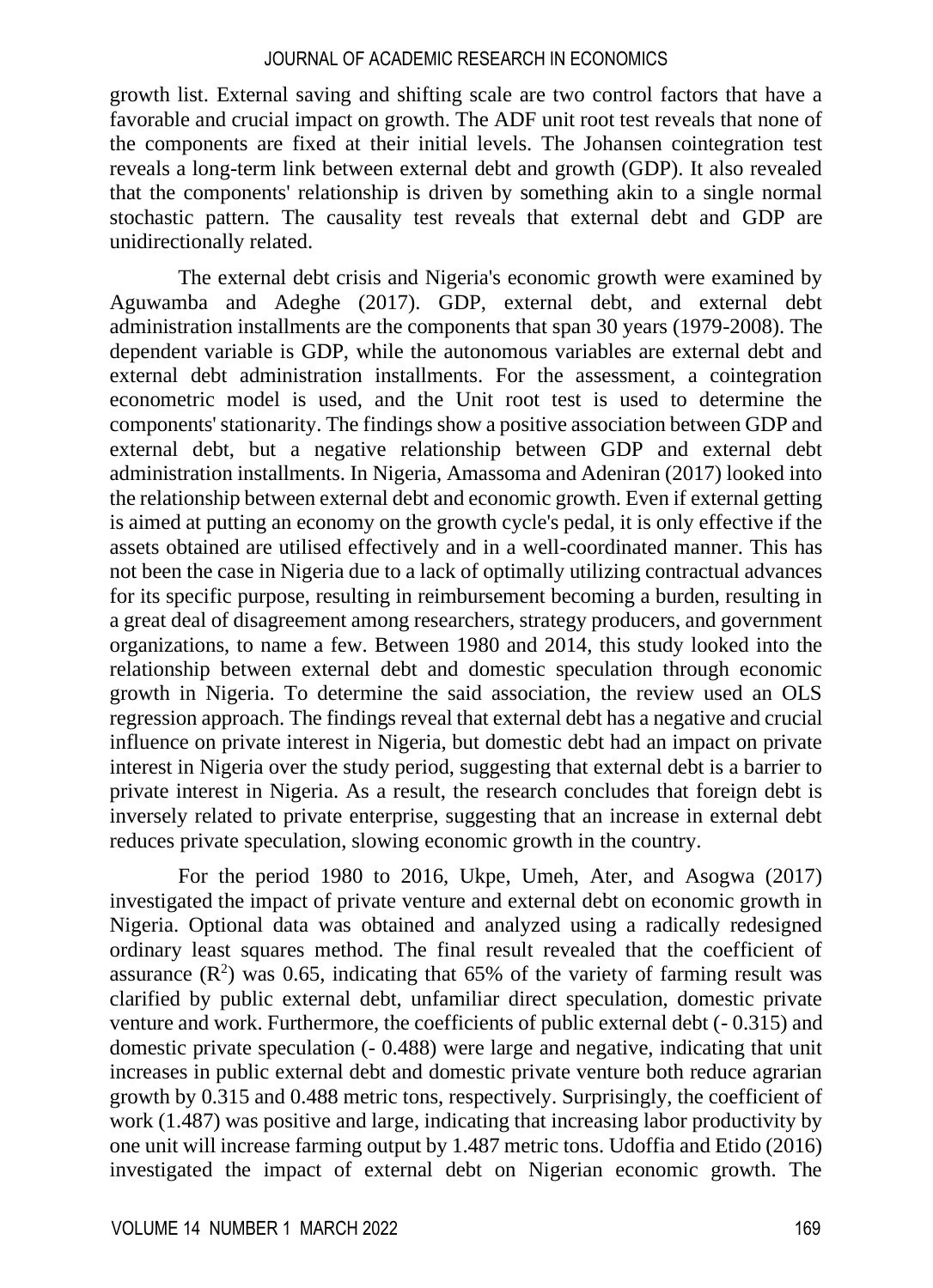conventional view holds that external debt has a negative impact on economic growth over time, but Ricardian proportionality holds that external debt has a positive impact while the Ricardian proportionality theory suggests the lack of bias of external debt to growth. External debt has been built up in Nigeria principally on the assumption that it will be used for speculating. Udoffia and Etido (2016) examined Nigeria from 1980 to 2012 using the cointegration test and the blunder amendment test. The findings of this study confirmed the traditional relationship between external debt and growth. Similarly, the review discovered that Nigeria does not have a debt overhang problem.

Ibrahim (2016) uses an autoregressive dispersed slack (ARDL) bound testing approach to investigate the effects of external debt on public capital interest in Nigeria from 1970 to 2013. The precise findings reveal that foreign debt and debt management have a negative impact on public capital speculation, despite the fact that current genuine GDP is positive. As a general rule, observational proof suggests that, on average, external debt has little impact on public speculation over the time span under consideration. In the long run, it is confirmed that the concept of helpless domestic reserve funds and venture produces greater debt management installments and divides available assets for economic and social interest. Okwu, Obiwuru, Obiakor, and Oluwalaiye (2016) used relevant econometric methodology to examine the effects of domestic debt on Nigerian economic growth from 1980 to 2015. Genuine total national production (RGDP) was used as an economic growth intermediary, while domestic debt stock (DDS) and domestic debt overhauling expenditure (DDSE) were used as determining variables, with government expenditure (GEXP) and banks' loaning rates (BLR) acting as directing factors. The factors' informational indexes were created using relevant publications from the Central Bank of Nigeria (CBN) and the National Bureau of Statistics (NBS). On the basis of the individual benefits of the logical variables, the results demonstrated a significant short- and long-term good outcome for DDS; however, the bad consequences for DDSE were minor. The elements had a large impact on each other and had a lot of power in revealing differences in economic growth during the era. In the end, domestic debt offered both short- and long-term growth potential.

From 1985 to 2013, Akinwunmi and Adekoya (2016) looked at external shops and their effects on Nigerian economic growth. Optional data was gathered from the Central Bank of Nigeria's Statistical Bulletin, the Nigeria Bureau of Statistics in various forms, and other sources. The data was subjected to the Durbin Watson auto-correlation test to ensure the unwavering quality of the data, as well as symptomatic tests such as the unit root test (Augmented Dickey Fuller) and Johansen cointegration test to determine the fixed and non-fixed nature of the data and the long-term relationship between the reliant and autonomous factors. The executives in Nigeria used multiple regression to test for a relationship between plausible components and external stores. The study discovered that external storage and illustrative factors had a significant link. Durbin-Watson is 0.97 times more prominent than R2 0.90, indicating that the data is deceptive. The unit root test revealed that EXR, MPR, IFR, and FDI are fixed at the first differential level, and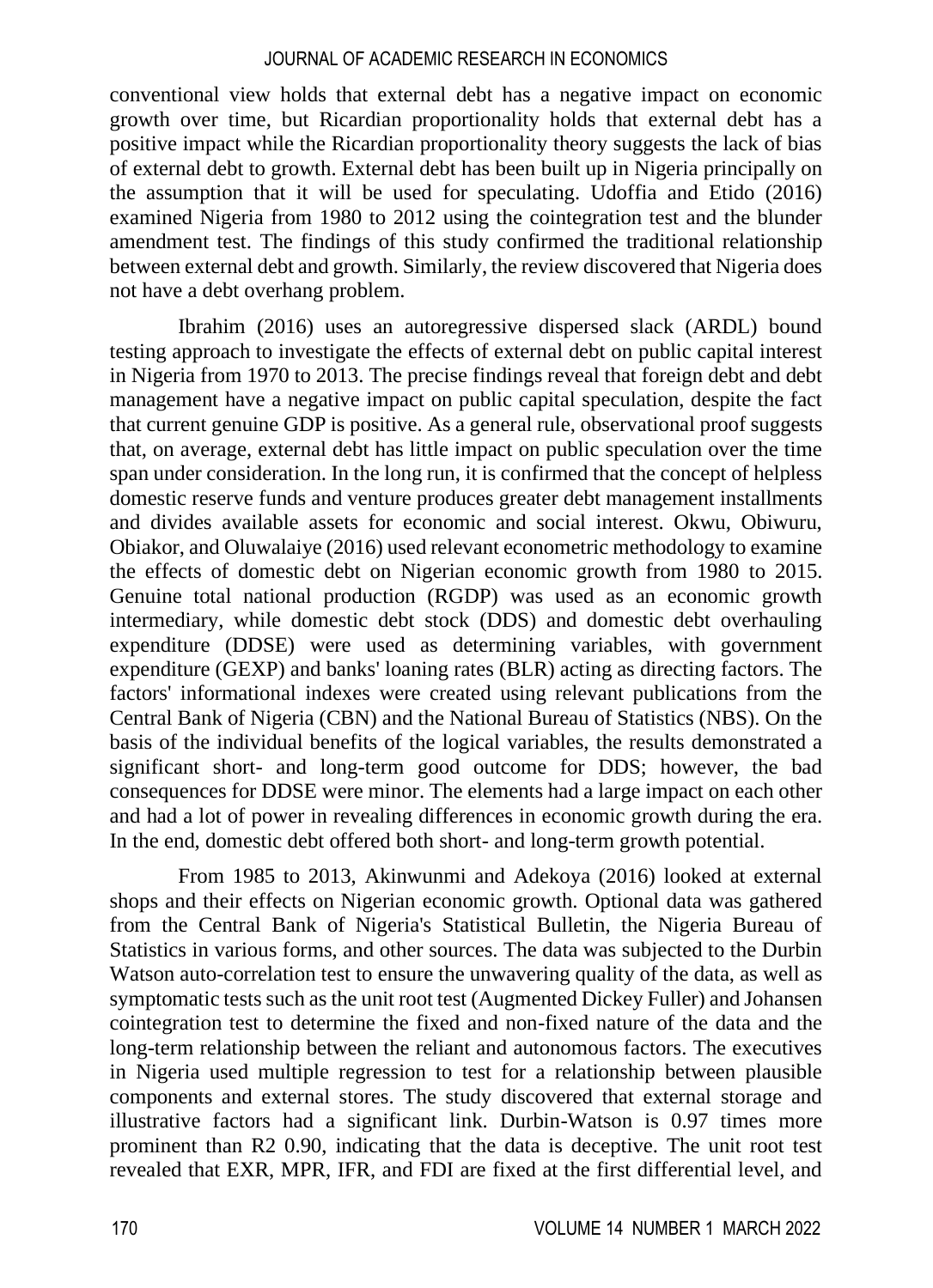the co-combination test revealed that p-esteem is lower than the Trace and Max-Eigen measurement which is a proof of co-joining between the factors. The results of the regression study also reveal that logical factors clarify and reflect 90% of the variety in external stores, demonstrating that the model is well-matched. Furthermore, the multiple regression results reveal that GDP, MPR, and FDI are really demonstrably important, but IFR and EXR are truly insignificant. This implies that FDI, MPR, and GDP all play a significant role in Nigeria's external reserves. It also implies that a good economic performance is a good sign for foreign direct investment, which influences the economy's stores position.

Mbah, Umunna, and Agu (2016) used the ARDL bound testing method to assess the presence of long-run harmony in cointegration and error correction models over the period 1970-2013 to examine the presence of long-run harmony relationship among the factors. The Granger causality test was also employed to determine the direction of causality among the variables. The study's findings reveal a long-term link between the variables, with external debt having a negative impact on yield. The discovery also established a one-way causation between external debt and economic development. From 1984 to 2012, Olasode and Babatunde (2016) used the Autoregressive Distributed Lag (ADL) model to capture the influence of external debts on Nigerian economy suitability and growth. The primer and ordinariness tests reveal that the factors are slanted but not consistently distributed, whereas the econometric trial of Stationarity (Unit Root Test) and Co-combination Tests reveal that all of the factors exhibit Stationarity at first glance and the presence of a longrun relationship between the factors was additionally affirmed by the Johansen Cointegration test. The result of the ordinary least squares approach confirms the existence of a double behavior, as the slack 1 of external debts is positive, whereas external debts in the current year have a negative impact on the economy's presentation.

## **3. RESEARCH METHOD**

## **3.1. THEORETICAL FRAMEWORK**

In an effort to determine the relationship between external debt and economic growth in Nigeria, the study adopted the famous Cobb-Douglas production function with constant return to scale in line with the one used by previous studies such as Amassoma (2011). Thus, it is stated in the equation 1 as:

*Y=*  1− … … … … … … … … … … … … … … … … … … … … … . 1

 $Y_t$  is the output of the economy and it represents real GDP at time t;  $A_t$ ,  $K_t$ , and  $L<sub>t</sub>$  are productivity factor, the physical capital stock and the labour force respectively at time t,  $\mu_t$  is the stochastic error term and e is the base of natural logs. The impact of external debt can be captured through the  $A_t$  component of  $(Y_t)$ . Since the objective of this study is to measure the nexus between external debt and related components (exchange rate, external debt and external debt servicing) on the performance of Nigerian economy through the changes in  $A_t$ , the study therefore,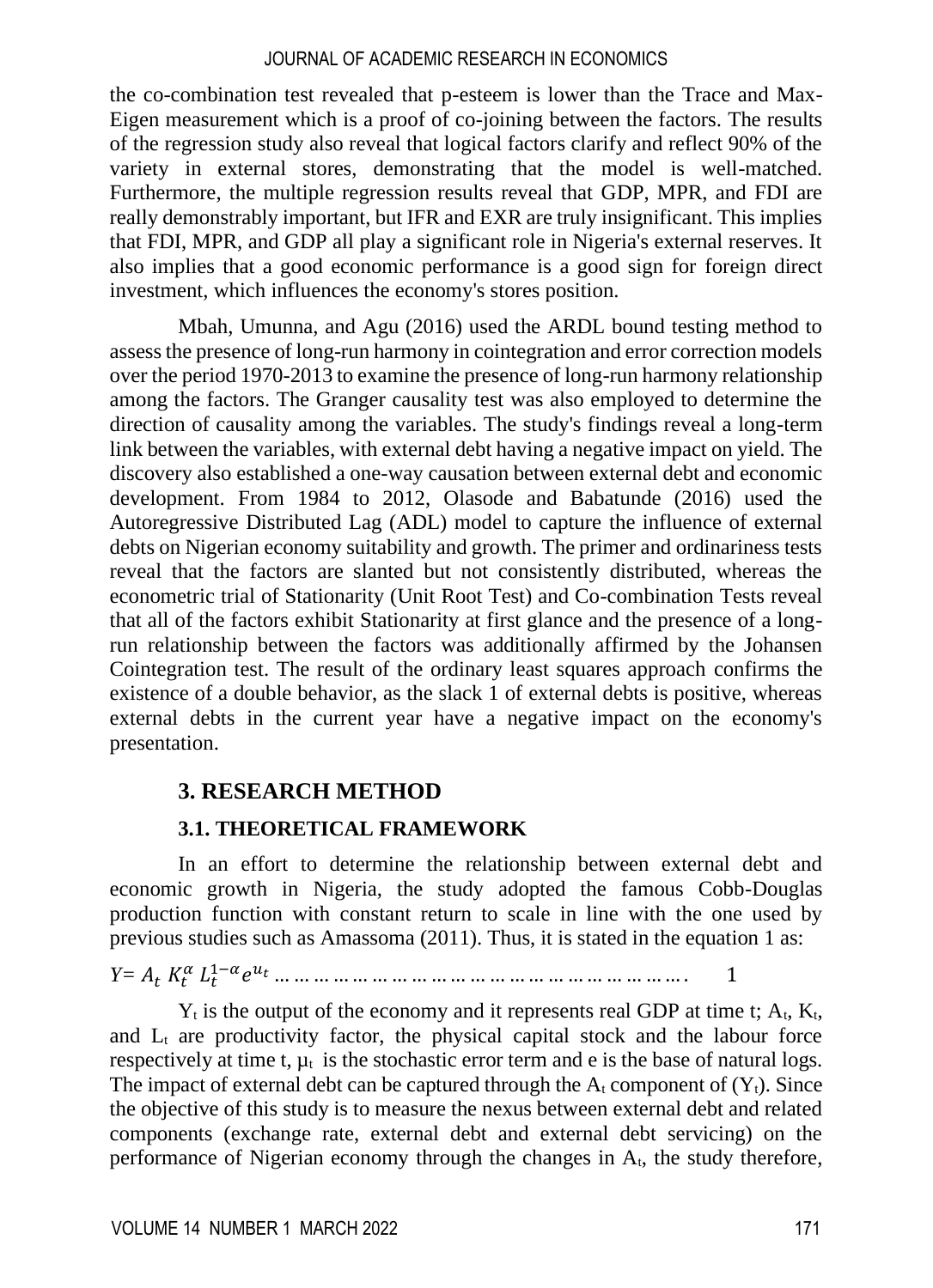assumes that  $A_t$  is a function of external debt and the other components that are incorporated.

 $A_t = f (ED_t Z_t ... ... ... ... ... ... ... ... ... ... ... ... ... ... ... ... ... ... ... ... ... ...)$ 

Where: ED= External debt; and  $Z =$  Control variables which include exchange rate and external debt servicing.

Therefore, by combining equation 1 and 2, we obtained equation 3:

= 1 2 3 4 … … . … … … … … … … … … … … … … … … … … … . 3

Where  $\alpha$ 1,  $\alpha$ 2,  $\alpha$ 3, and  $\alpha$ 4, are the constant elasticity of output relative to L, ED and Z.

Thus, taking the natural log of equation 3, we have:

$$
Ln Yt = \alpha_0 + \alpha_1 LnK_t + \alpha_2 LnL_t + \alpha_3 ED_t + \alpha_4 LnL_t + \alpha_5 LnZ_t
$$
  
+  $\mu_t$  .... ... ... ... 4

Where:

All the variables remain the same as defined above,  $\alpha$ 0 is the constant term, and µt is the stochastic error term which represents all the variables that are not captured in the model.

## **3.2. MODEL SPECIFICATION AND ESTIMATION TECHNIQUE**

The empirical model of this study is based on the conclusion of the theoretical framework, in an effort to establish a link between external debt and economic growth. Special reference is made to the work done by Amassoma (2011), which is modified for the purpose of the study.

Amassoma (2011)) model is stated as follow:

= (,) − − − − − − − − − − − − − − − − − − − − − −5

Where:

RGDP = Real Gross domestic product

 $EXTD = External debt$ 

 $INTD = Internal debt$ 

The present study adopts and augments the model proposed by Amassoma (2011) by dropping including internal debt, interest rate and government expenditure to the list of variables used by Amassoma (2011). The justification for the inclusion of interest rate and government expenditure is to account for the rate at which the debt has matured over time and the degree of its influence on Nigerian economy. Based on this, the proposed model for the study will therefore be stated as:

= (,,, ) − − − − − − − − − − − − − − − −6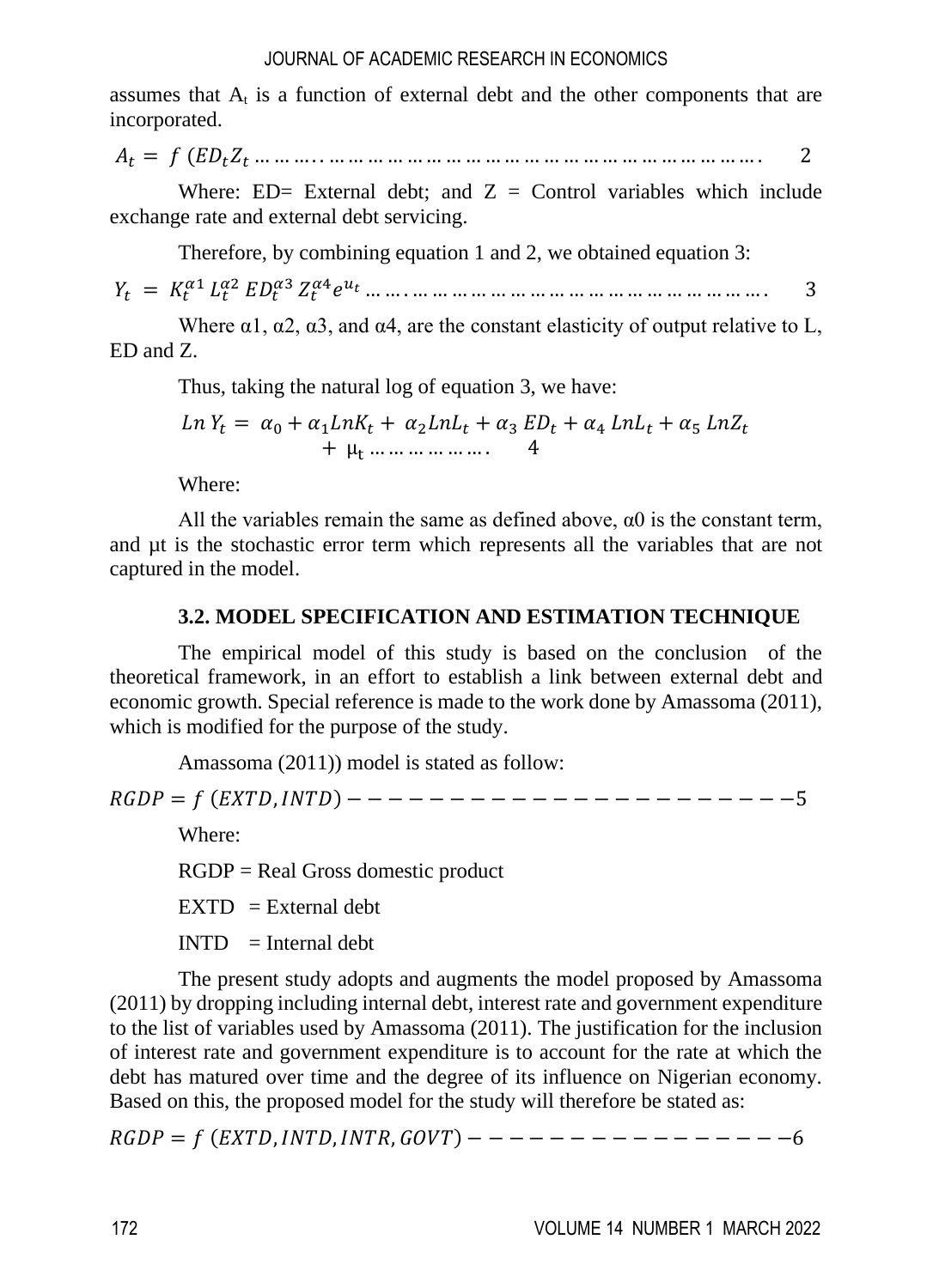In order to secure normality and homoskedasticity, the equation (6) becomes log-linear model through log transformation, this is because the variables are in value and percentage

 $lnRGDP = \alpha_0 + \alpha_1 lnEXTD_t + \alpha_2 lnINTD_t + \alpha_3 lnINTR_t + \alpha_4 lnGOVT_t + U_t - 7$ 

Where:

*RGDP* = Real gross domestic product expressed in constant term

*EXTD =* External debt

 $INTD = Internal$  debt

*INTR* = Interest rate

*GOVT* = Government expenditure

 $et = error term$ 

For easy analysis, this study adopts the regression of ordinary least square method of multiple regression analysis.

## **3.3. DESCRIPTION AND SOURCES OF DATA**

**Real Gross domestic product (RGDP):** This is the annual value of real gross domestic product based on constant local currency. It measures economic performance.

**External debt:** External debt is account for the money borrowed from other countries and or institutions other than the home country, it measures the degree of external outstanding debt.

**Internal debt:** Internal debt is account for the money borrowed within the country.

Interest rate: This is the rate charged on borrowed money by another party or country.

**Government expenditure:** Government expenditure is the total amount of funds on capital and recurrent expenditure over a fiscal annual period of time.

**Interest rate:** Interest rate is a sum of fund paid on a prescribed fee made available to a user of funds.

The data employed are majorly based on secondary data. The variables are real gross domestic product, external debt, internal debt, interest rate and government expenditure and were sourced from Central bank of Nigeria Statistical Bulletin, National Bureau of Statistics.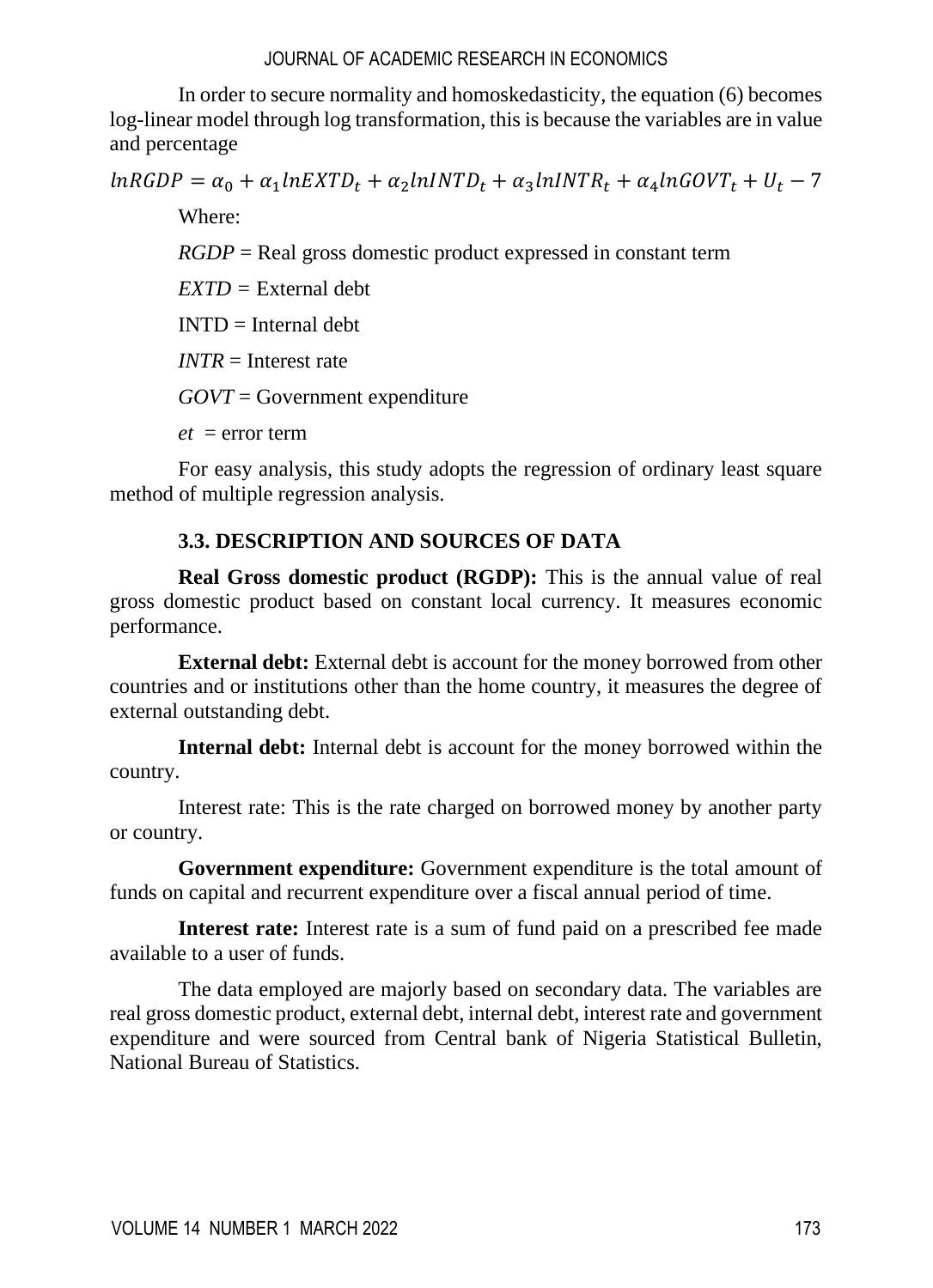## **4. RESULTS AND DISCUSSION**

#### **4.1. PRESENTATION OF RESULTS**

The table 1 shows the regression of the ordinary least square results conducted on the specified model with E-view 9.0. The OLS results revealed the relationship that exists between the dependent variable and each of the independent variable.

| Variables           | Co-efficient | Standard error             | t-statistics | Probability       |  |
|---------------------|--------------|----------------------------|--------------|-------------------|--|
| C                   | 4.070343     | 0.264715                   | 15.37631     | 0.0000            |  |
| <b>EXTD</b>         | $-0.130246$  | 0.034935                   | $-3.728204$  | 0.0009            |  |
| <b>DBS</b>          | $-0.037344$  | 0.011288                   | $-3.308394$  | 0.0027            |  |
| <b>INT</b>          | 0.043698     | 0.182838                   | 0.239000     | 0.8129            |  |
| <b>GEX</b>          | 0.321331     | 0.019990                   | 16.07436     | 0.0000            |  |
| $R^2 =$<br>0.934013 |              | Adj $R^2 = 0.924238$       |              | $D.W. = 0.653053$ |  |
| $N = 34$            |              | $F\text{-}stat = 95.54343$ |              | $Prob = 0.000000$ |  |

*Source: Author's Computation (2021)*

 $RGDP = 4.070343 + 0.130246EXTD + 0.037344DBS + 0.043698INT +$  $0.321331$ GEX +  $\mu$  --- 4

## **4.2. INTERPRETATION OF RESULT**

If all of the explanatory variables are left constant, the economic growth proxy (RGDP) will increase by 40.70 percent, according to the results of the least square regression in table 4.1. The computed coefficient of EXTD is (-0.130246), which is significant but adversely associated to RGDP. This predicted 1% increase in EXTD will have a 13.02 percent negative impact on GDP growth. Domestic debt servicing (DBS) has a -0.037344 negative slope co-efficient and is statistically significant at the 5% level of significance. The result, however, showed that a unit rise in domestic debt payments would slow Nigeria's economic development by 3.73 percent. Furthermore, in Nigeria, the interest rate (INT) has a positive but small effect on economic growth. The interest rate coefficient is 0.043698. According to the findings, a 1% change in the interest rate will enhance economic growth by 4.36 percent insignificantly. Government spending had a coefficient of 0.321331 with a probability value of 0.00, indicating a positive and significant effect on economic growth. As a result, any increase in government spending will boost economic growth by 32.13 percent. All of the variables' significant values, as well as their probability values, were considered. As a result, all of the findings have substantial ramifications for Nigeria's economic growth.

The coefficient of multiple determinations (R2) as determined by e-view 9.0's least square regression is 0.934013, implying 93.4 percent, with an adjusted R2 of 0.924238, implying 92.4 percent. As a result of the ordinary least square multiple regression, the explanatory factors (EXTD, DBS, INT, and GEX) described 92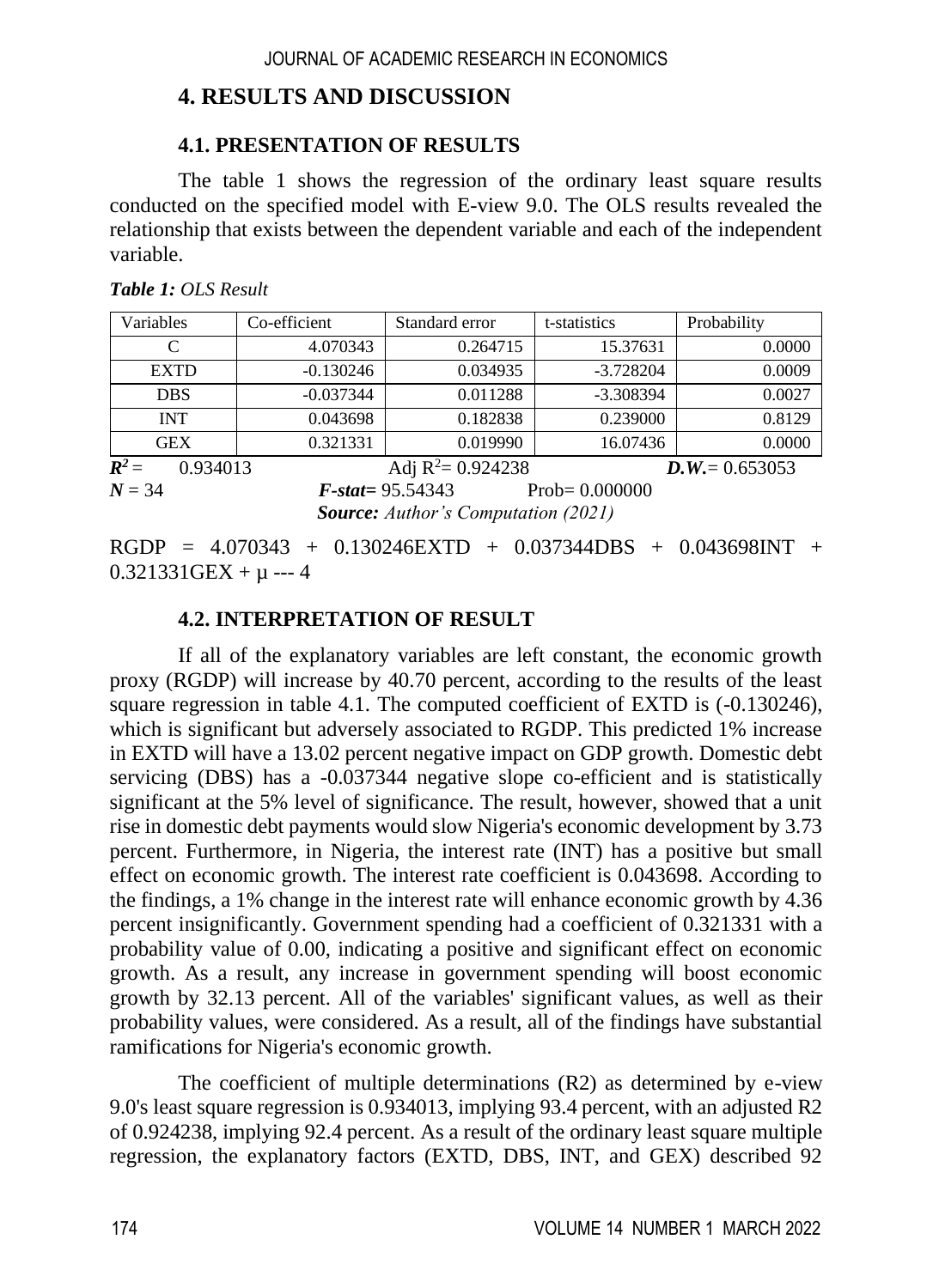percent of the behavior of the dependent variable (RGDP), while the stochastic variable accounted for the remaining 8%.

### **4.3. TEST OF HYPOTHESES**

Decision Rule:

If T-cal  $>$  T-tab, accept H<sub>1</sub> and reject H<sub>0</sub> and

If T- cal  $\langle$  T-tab. accept H<sub>0</sub> and reject H<sub>1</sub>.

The t-calculated value 3.728204 of external debt (EXTD) is bigger than the t-tabulated 1.697 in testing hypothesis 1. As a result, the null hypothesis is rejected, and the study concludes that external debt has a negative and considerable impact on economic growth.

The t-calculated value of domestic debt servicing (-3.308394) is more than 1.697, according to the test of hypothesis 2. As a result, the analysis rejects the null hypothesis and concludes that domestic debt service payments have a negative and considerable impact on economic growth.

The hypothesis 3 test revealed that the t-calculated exchange rate value (0.239000) is less than 1.697. The investigation rejected the alternate hypothesis and supported the null hypothesis based on the decision rule. As a result, the study indicated that interest rates have a favorable but minor impact on the economic growth.

The t-calculated value of government expenditure (16.07436) is more than 1.697, according to the test of hypothesis 4. The study rejected the null hypothesis and endorsed the alternative hypothesis based on the choice rule. As a result, the researchers concluded that government spending had a favorable and considerable impact on economic growth.

## **4.4. IMPLICATION OF FINDINGS**

The empirical research revealed a negative short run link between Nigeria's current level of public debt and economic development. This is demonstrated in the analysis by the negative effects of external debt and domestic debt payments on economic growth. The findings revealed that, in the short term, an endeavor to boost productivity would be futile. External debt will slow economic growth in the short term by preventing capital from being invested. As a result of this finding, it is apparent that external debt is harmful to economic growth and development. The upshot of this finding is that the accumulation of external debt puts pressure on economic growth because the repayment and maintenance of external debt diminishes the country's foreign exchange revenues. The fiscal load of debt servicing has been identified as a major impediment to Nigerian economic development, as well as a major reason for the failure of structural adjustment programs to restore economic growth in the country. As a result, in an effort to lower the country's massive external debt, the Nigerian government routinely diverts resources to meet debt service commitments rather than directing resources to infrastructure development that would improve the citizens' well-being.

VOLUME 14 NUMBER 1 MARCH 2022 175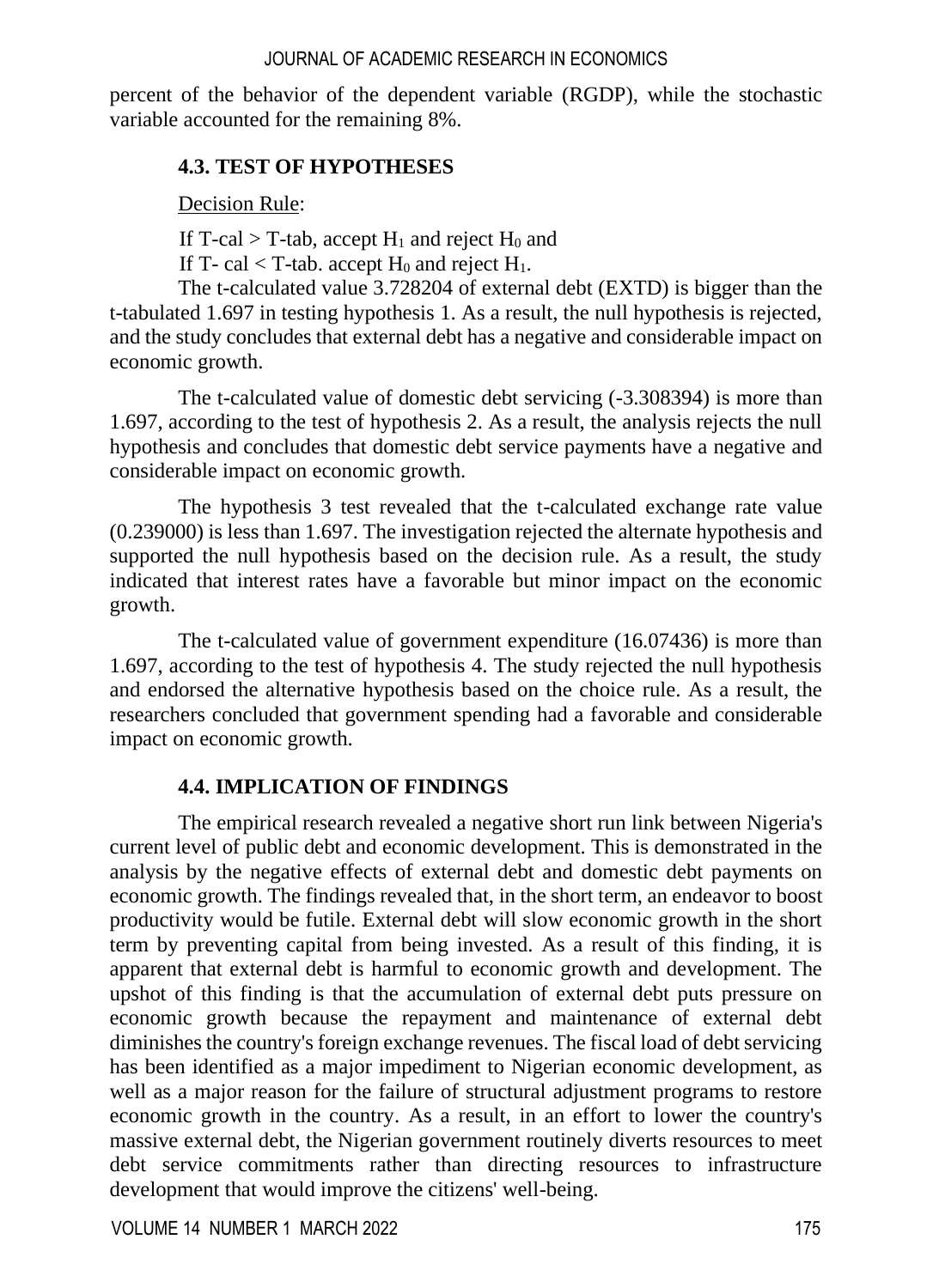The size of government spending suggests that the government is paying close attention to infrastructure and salaries, which is consistent with theoretical and empirical expectations. Despite this, all of the money borrowed both domestically and internationally is used or spent judiciously in the development of Nigerian economy. As a result, the Nigerian government should make every effort to prevent public funds from being diverted for personal use, which will help the country's economic stability, as it has in other developing countries throughout the world.

Finally, the debt pattern in Nigeria over the last five years is concerning, as external debt and its repayment have a detrimental impact on economic growth. The considerable effect means that if foreign borrowing is utilised for its intended purpose without being siphoned or diverted to unproductive sectors, economic growth will be boosted. As a result, the Nigerian government should step up efforts to lower the country's debt burden while also boosting real-estate development.

## **5. CONCLUSION**

This study looked at the impact of Nigeria's public debt on economic development over a 34-year period (1987-2020). To determine the association between public debt variables and economic development in Nigeria throughout the study period, the researchers used the least square econometric technique. External debts are required to bridge the gap between internal and external resources and to stimulate the economy. However, in order to avoid significant repercussions, it must be used appropriately. The purpose to which the fund is put is more essential than the amount borrowed. When it comes to foreign debt, this should be the most crucial issue on any good accountant's and economist's mind. It should be addressed with caution in order to ensure optimal use and a larger return than interest (cost of fund) (Nwannebuike, Ike, & Onwuka). External debt refers to the portion of a country's national debt that is owed to foreign individuals, institutions, or governments. External debt significantly impacted Nigeria's economic growth during the research period, as witnessed and corroborated by this study. It is a proven fact that inefficient debt use makes payback difficult; interest will continue to accrue (at a rate almost equal to the capital), repayment will become a difficulty, and the debt will become a bad debt (Olasode & Babatunde, 2016).

To summarize, interest rates have a minor impact on economic growth in Nigeria, whereas external debt, domestic debt servicing, and government spending have a substantial impact. The study's conclusion is that Nigeria's public debt has a negative and considerable impact on the country's economic growth. The findings of the study are in line with those of Nwannebuike, Ike, and Onwuka (2016), who determined that public debt has a negative and significant impact on Nigeria's economic growth. As a result, the study recommends that the Debt Management Office put in place mechanisms to ensure that loans are used for the purposes for which they were obtained and channeled towards productive uses, and that sourcing external debts be considered as a means of long-term development rather than just a means of solving short-term problems; prior to accessing debt, the modalities of incurring external debt and their application should be technically and strategically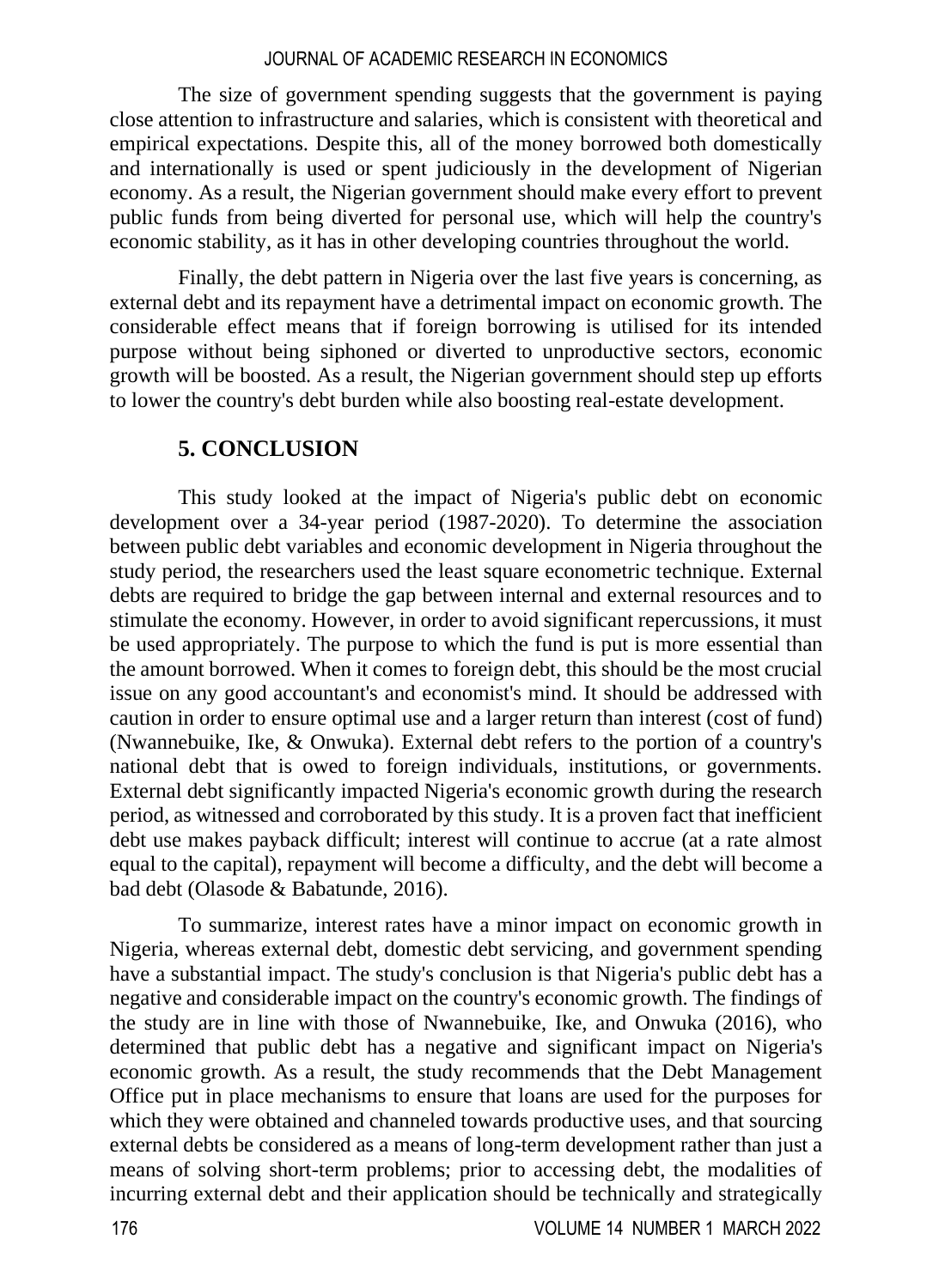assessed, and the Debt Management Office should set a maximum limit on loans that state and federal governments can obtain based on specified criteria.

## **REFERENCES**

- Adamu, J., Salihu, A., Musa, A., Abdullahi, B., & Bello, I. (2018). External Debt-Growth Nexus in Nigeria Revisited. *Asian Economic and Financial Review*, 8(1), 117-130.
- Aguwamba, S. M., & Adeghe, R. (2017). External Debt Crisis and Nigeria's Economic Growth. *International Journal for Research in Business, Management and Accounting,* 3(2), 20-40.
- Akinwunmi, A. A., & Adekoya, R. B. (2016). External Reserves Management and its effect on Economic Growth of Nigeria. *International Journal of Business and Finance Management Research*, 4, 36-46.
- Amassoma, D. (2011). External Debt, Internal Debt and Economic Growth Bound in Nigeria using a Causality Approach. *Current Research Journal of Social Sciences*, 4(4), 15-30.
- Amassoma, D., & Adeniran O. (2017). A Reappraisal of the Link between External Debt and Domestic Investment in Nigeria. *European Journal of Economic Studies*, 6(1), 25-41.
- Bekun, F. V., & Alola, A. A. (2016). Public Debt and Economic Growth Nexus Revisited: Insights from Nigeria. Unpublished paper at Department of Economics, Eastern Mediterranean University, via Mersin 10-Turkey, KKTC.
- Campbell, K. A. (2009). *The Economic Role of Government: Focus on Stability, Not Spending*. Washington, DC: Heritage Foundation.
- Essien, S. N., Agboegbulem, N. T. I., Mba, M. K., & Onumonu, O. G. (2016). An Empirical Analysis of the Macroeconomic Impact of Public Debt in Nigeria. CBN *Journal of Applied Statistics*, 7(1a), 125-145.
- Favour, E. O. O., Idenyi, O. S., Oge, E. O., & Charity, I. A. (2017). Public Debt and Economic Growth in Nigeria. *Asian Research Journal of Arts & Social Sciences*, 4(3), 1-16.
- Hassan, M. H., & Akhter, T. (2012). Impact of Public Debt Burden on Economic Growth: Evidence from Bangladesh. *Journal of Finance and Banking*, 10(1 & 2), 1-13.
- Ibrahim, M. A. (2016). Public Investment in Nigeria. Does External Debt Matter? *Academic Journal of Economic Studies*, 2(4), 120–138.
- Igbodika, M. N., Jessie, I. C. & Andabai, P. W. (2016). Domestic Debt and the Performance of Nigerian Economy. An Empirical Investigation. *European Journal of Research and Reflection in Management Sciences*, 4(3), 34-42.
- Isibor, A. Akhanolu, A. A., Babajide, A. V., Oladeji, T., & Osuma, G. (2018). The Effect of Public Debt on Economic Growth in Nigeria: An Empirical Investigation. *International Business Management* 12(6), 436-441.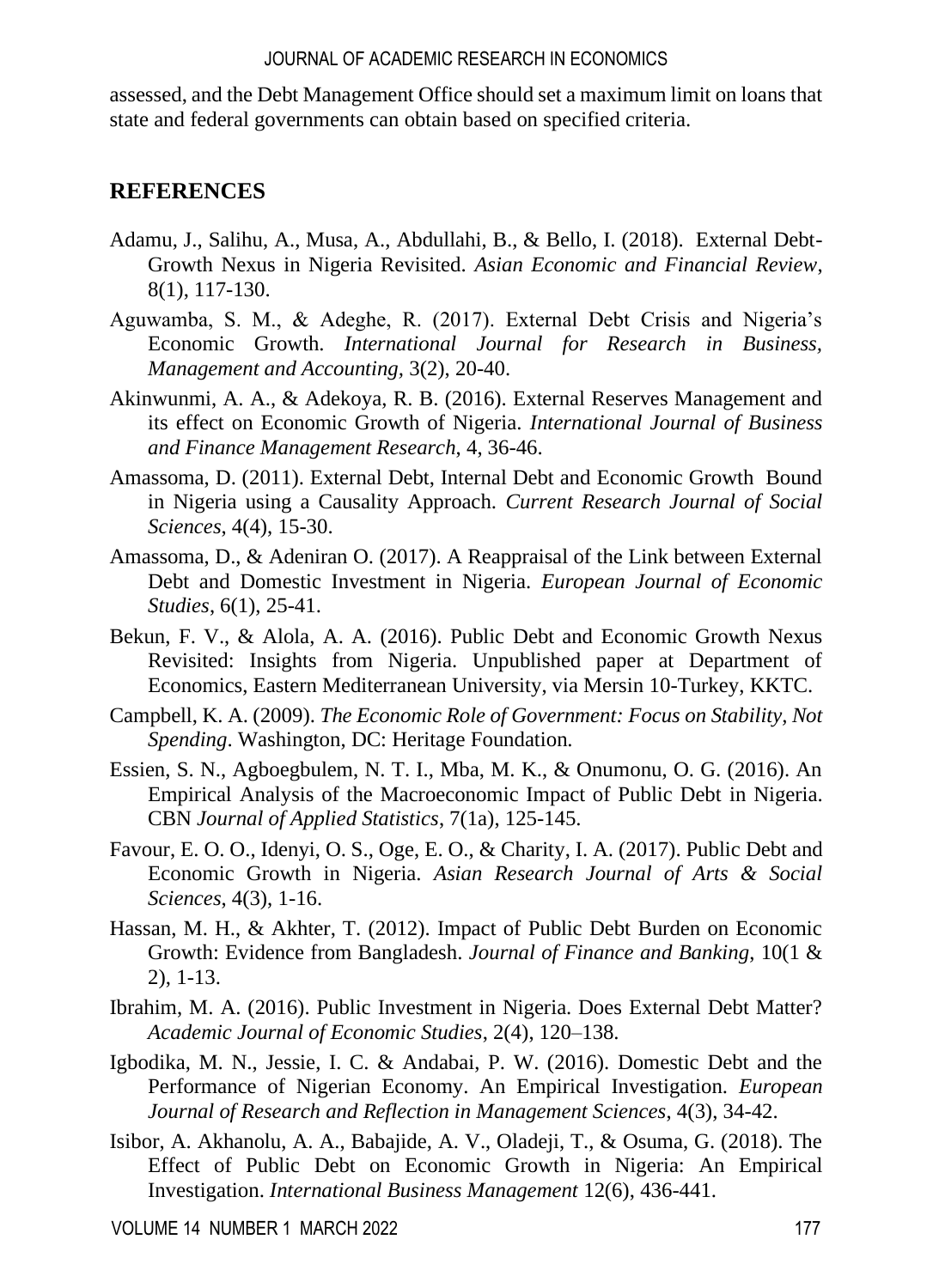- Kimberly, A. (2016). *Public Debt Definition, Pros and Cons to Tell When It's Too High*.
- Lipsey, R. G. & Chrystal, K.A. (2004). *Economics*, Tenth Edition, New Delhi, Oxford University Press.
- Mbah, S. A., Umunna, G., & Agu, O. C. (2016). Impact of External Debt on Economic Growth in Nigeria: An ARDL Bound Testing Approach*. Proceedings of the Fifth Middle East Conference on Global Business, Economics, Finance and Banking*, 1-18.
- Makau, J. K. (2008). External Public Debt Servicing and Economic Growth in Kenya: An Empirical Analysis. Unpublished MBA Project, University of Nairobi.
- Ntshakala, P. L. (2015). Effects of Public Debt on Economic Growth in Swaziland. *International Journal of Business and Commerce*, 5(01), 01-24.
- Nwannebuike, U. S., Ugwu, J. I., & Onwuka, I. O. (2016). External Debt And Economic Growth: The Nigeria Experience. *European Journal of Accounting Auditing and Finance Research*, 4(2), 33-48.
- Nzotta, S. M. (2004). Money, *Banking and Finance. Theory and Practice*. Owerri: Intercontinental Educational Books and Publishers.
- Obisesan, O. G., Akosile, M. O., & Ogunsanwo, O. F. (2019). Effect of External Debt on Economic Growth in Nigeria. *African Journal of Economics and Sustainable Development*, 2(1), 39-50.
- Okwu, A. T., Obiwuru, T. C., Obiakor, R. T., & Oluwalaiye, O. B. (2016). Domestic Debt and Economic Growth in Nigeria: Data Based Evidence. *Greener Journal of Economics and Accountancy*, 5 (1), 001-012.
- Olasode, O. S., & Babatunde, T. S. (2016). External Debts and Economic Growth in Nigeria: An Empirical Study Using Autoregressive Distributed Lag Model. *Business and Economics Journal,* 7(3), 1-9.
- Paul, N. (2017). Analysis of the Impact of External Debt on Economic Growth in an Emerging Economy: Evidence from Nigeria. *African Research Review*, 11(4), 156-173.
- Sanusi, J. O. (2003). Management of Nigeria's Domestic Debt. Keynote Address by the Governor of the Central Bank of Nigeria at the 7th Monetary Policy Forum organised By the Central Bank of Nigeria at the CBN Conference Hall, Abuja.
- Siddique, A., Elvanathan, E. A., & Selvanathan, S. (2015). The Impact of External Debt on Economic Growth: Empirical Evidence from Highly Indebted Poor Countries. *University of Western Australia, Discussion Paper* 15:10, 5-30.
- Udoffia, D. T., & Etido, A. A. (2016). An Assessment of the Impact of External Debt on Economic Growth of Nigeria. *International Journal of Social Sciences*. 10(1), 1-27.